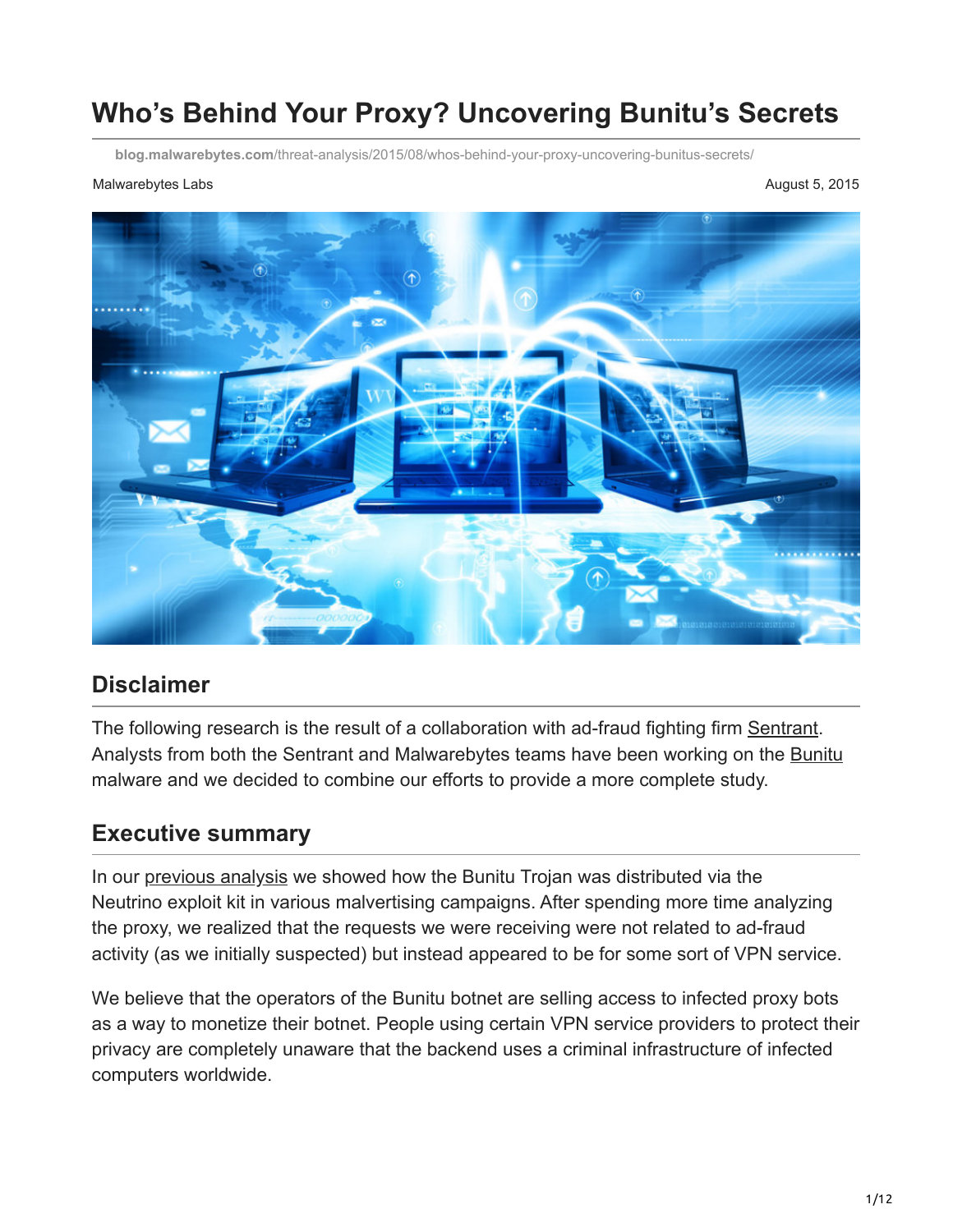

*Number of Bunitu infections in July based on telemetry data from Malwarebytes Anti-Malware.*

Not only that, but all traffic is also unencrypted – ironic for a VPN service – and could be intercepted via a Man-In-The-Middle attack. Malicious actions such as data theft or traffic redirection could therefore easily be performed.

During our research we noticed that a VPN service called VIP72 was heavily involved with the Bunitu botnet and its proxies. VIP72 appears to be a top choice for cybercriminals, as referenced on many underground forums. A recent [report](https://www2.fireeye.com/rs/%20848-DID-%20242/images/rpt_nigerian-scammers.pdf) from FireEye on Nigerian scammers also mentions VIP72.

In this article we will review the proxy mechanism and expose the underlying infrastructure used by the Bunitu botnet. We are also sharing indicators of compromise so that end users are able to clean up their computers and no longer help to provide free exit nodes for dubious VPN services.

### **Technical details**

### **Experiments performed**

In order to confirm our hypothesis regarding the Bunitu proxies we developed our own Bunitu "honeypot". We reverse engineered the Bunitu command and control (C2) protocol and developed a script that mimicked the proxy registration request.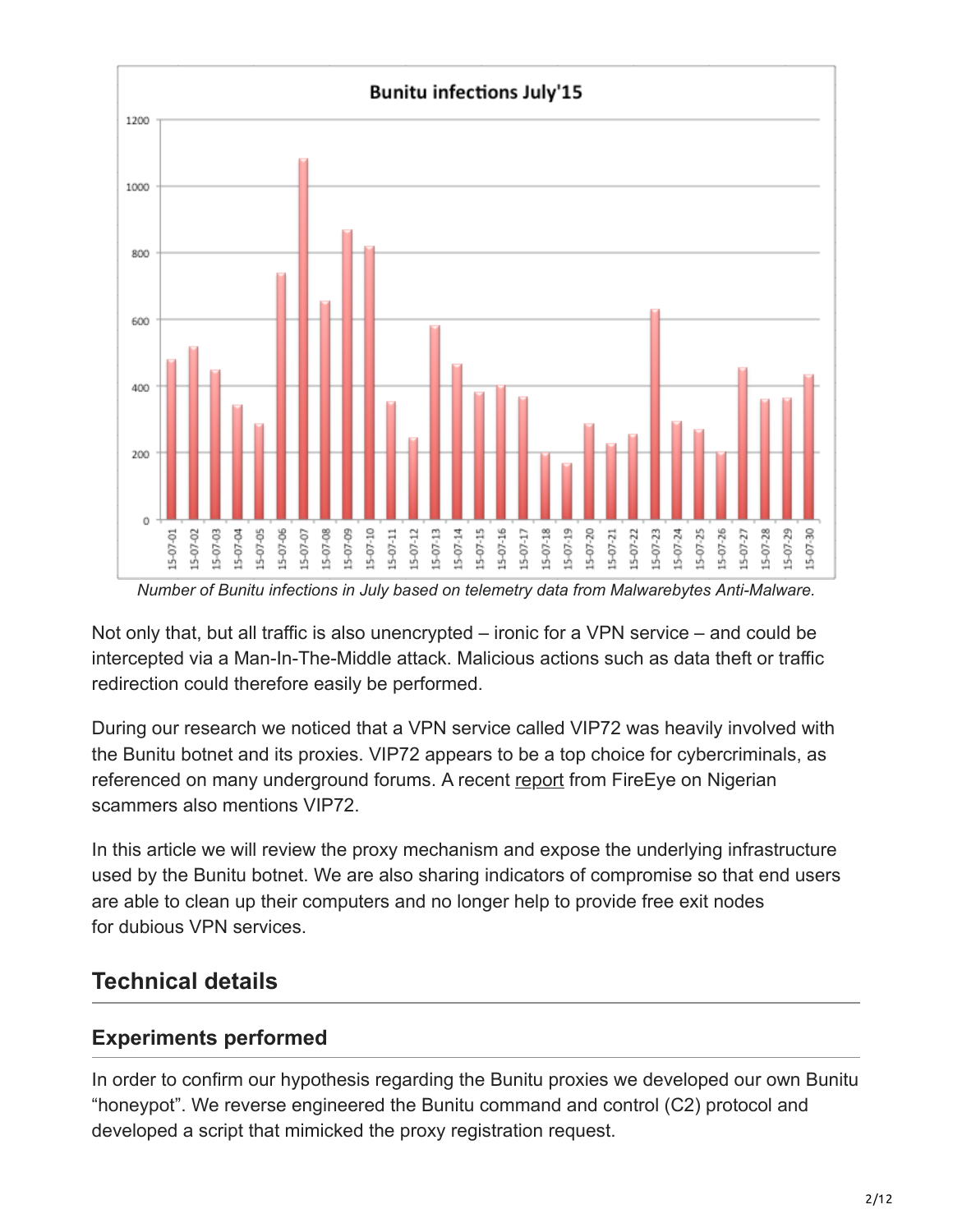We then used the script to register our honeypot to the Bunitu C2 and recorded the URLs of all the requests that were subsequently sent to our honeypot. A copy of the honeypot registration script can be found on our GitHub here: **[bunitu\\_tests](https://github.com/hasherezade/bunitu_tests)**.

### **Findings**

Almost immediately after registering our honeypot we realized that many of the requests we were receiving came from a VPN service known as VIP72.

Since the clients were already connected through a proxy it seemed strange that they would be visiting a second proxy, so we decided to investigate further. We also shut down the honeypot as we did not want to accidentally intercept legitimate requests from people who were unaware that they were using a botnet as a proxy.

We registered an account and logged into VIP72 and were surprised to see our honeypot proxy listed as one of their available exit IP address. Of course this in of itself is not proof that VPIP72 is knowingly using Bunitu botnet proxies.

It could be the case that they were scanning the Internet for open proxies (proxies that are listening on the Internet without requiring authentication) and using them to route traffic. However, we noticed a bug in the proxy registration system. The IP address that the proxy is initially registered from will be maintained in the VIP72 database as the "HOST" and associated with the proxy, even if the proxy moves to a new IP address.

To prove that VIP72 is using Bunitu proxies as their exit points, we registered a Bunitu proxy from one IP (Honeypot #1) then moved it to another IP (Honeypot #2) and registered it again using the same bot ID.

| $\mathop{\nabla}\, \mathbf{C}^t$<br>vip72.com/access/index.php?action=SocksAndProxies&RealIP=1<br>€                                       | Q Search<br>J.<br>$\equiv$<br>$\circ$<br>☆<br>自<br>合                                                  |
|-------------------------------------------------------------------------------------------------------------------------------------------|-------------------------------------------------------------------------------------------------------|
|                                                                                                                                           | vip72.com                                                                                             |
| Viewed proxies: 540, Limit views:                                                                                                         |                                                                                                       |
| * Premium Zone *<br>Logout<br><b>Main menu</b><br>Home                                                                                    |                                                                                                       |
| Socks / Proxy<br><b>Tickets</b><br><b>History</b><br><b>Account Settings</b><br><b>Tools</b><br><b>BUY</b> praxy                          | <b>BUY OpenVPN</b>                                                                                    |
| Unique SOCKS port<br>Not enough IP online ? YOU HAVE FREE ACC<br>from the VPS honeypot<br>DOWNLOAD SOCKS CLIENT and use 15000+            | $\mathbf{r}$<br>Country:<br>State \ Region:<br>please select country<br>City:<br>please select region |
| SOCKS Port <a><br/>Search by:<br/>On Line (hours): <math>\leq</math><br/><math>\mathbf{r}</math><br/>Reset search<br/>Activate search</a> | <b>Reset filter</b><br><b>Activate filter</b>                                                         |
| Honeypot #2<br>(current) IP                                                                                                               | Honeypot #1<br>(original registration) IP<br>회                                                        |
| $IP$   Ch<br><b>Socks</b><br>Reply<br><b>HOST</b><br><b>HTTP</b><br><b>Up Time</b><br>2015-07-01 (<br>0.00<br>о                           | <b>State</b><br><b>Country</b><br><b>City</b><br><b>CANADA</b>                                        |
| Begin Prev page Next page End                                                                                                             |                                                                                                       |
| <b>Countries</b><br>1 100.00 %<br><b>CANADA</b>                                                                                           | * Premium Zone * TOP Online: 18983<br><b>INITED STATES</b><br>7433                                    |
| <b>Total records: 1 (100%)</b>                                                                                                            | CANADA<br>1586<br>RANCE                                                                               |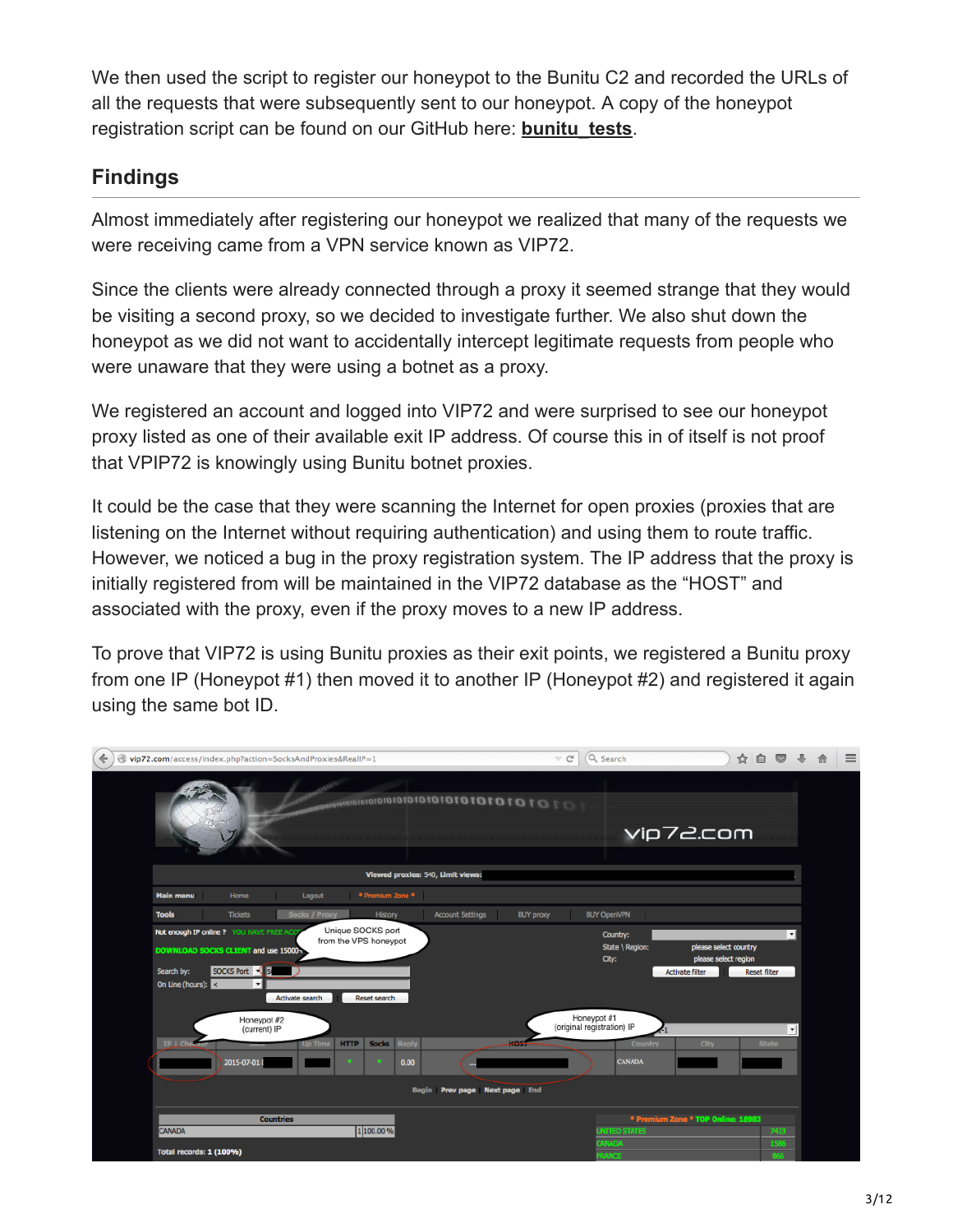As you can see in the VIP72 proxy list, the IP for Honeypot #1 is still listed as the proxy "HOST" with the new IP for Honeypot #2 listed as the current IP.

If VIP72 was simply scanning the Internet for open proxies it is possible that they would have identified both our proxies (old and new IP) at different times. However, without having access to the Bunitu C2 server and bot ID there is no way that they could have associated those IPs to the same proxy as shown in the screenshot above.

This is proof that the operators of VIP72 also have direct access to the Bunitu botnet server and use Bunitu infected hosts as proxies for their service.

### **Distributors**

Our experiment lead us to the conclusion that distributors are different based on the geolocation of Bunitu infected machines.



### **Bunitu infections by country**

In the US. and Canada, the VPN provider is VIP72, but in Central and Eastern Europe characteristics of the traffic are entirely different and suggest another VPN provider which we have not been able to pinpoint yet.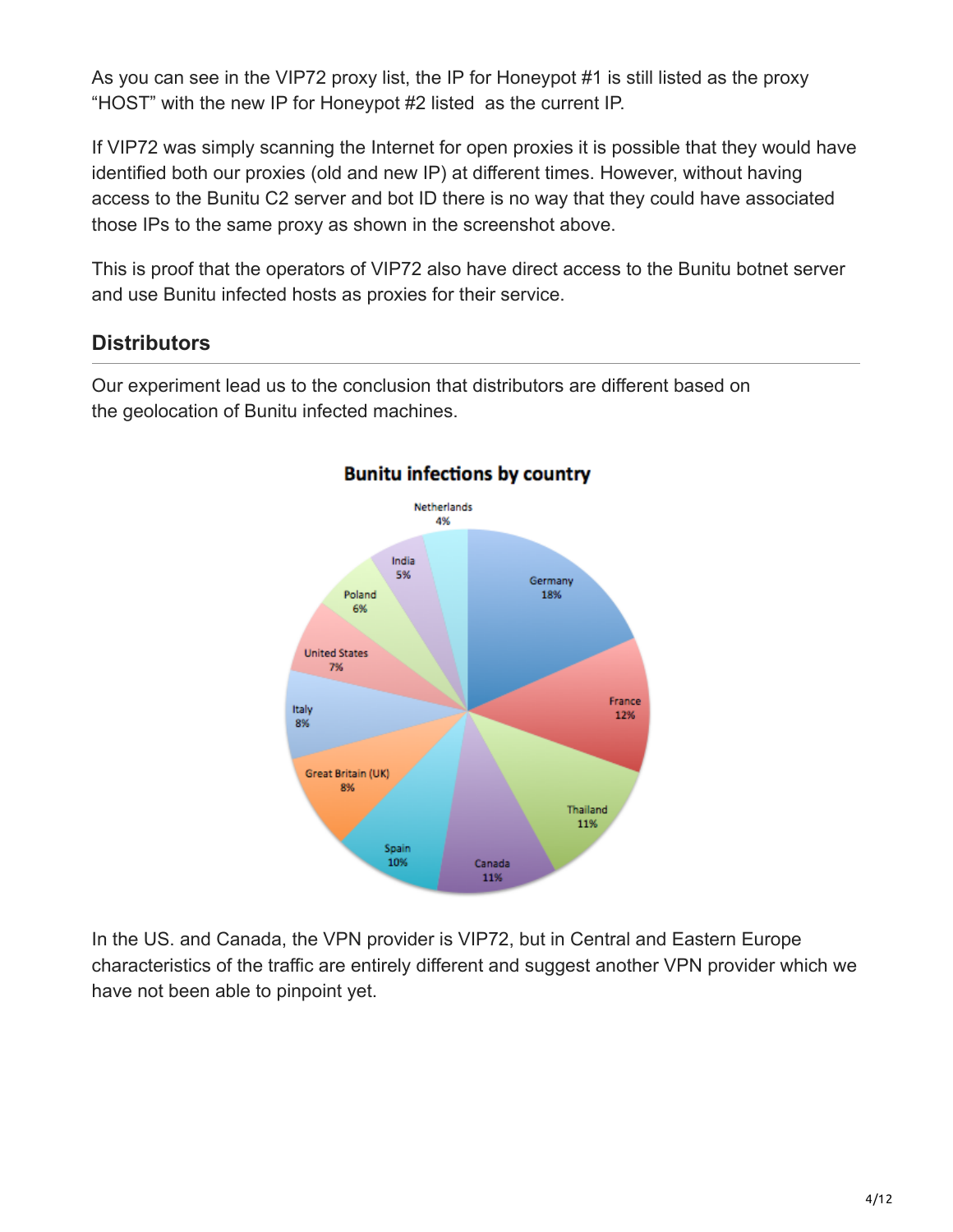

Our hypothesis is that the botnet is operated by a middleman who resells a pool of bots to various providers. Then, the bots are assigned to particular VPN networks according to their geolocation.

### **Proxy analysis**

Two types of proxies are created on an infected machine:

- 1. **Standard**, by opening ports and passing traffic through them which works if the machine has a public IP address.
- 2. **Tunneled,** by connecting to C&C #2 and receiving commands through and passing the results back which works even if the infected machine has no public IP address.

Viewing connections by *tcpview*, we can see:

| <b>Di</b> bunitu 612 TCP 0.0.0.0   |  | .12960 0.0.0.0    | - O LISTENING            |  |  |
|------------------------------------|--|-------------------|--------------------------|--|--|
| <b>Di</b> bunitu 612 TCP  0.0.0.0  |  | 43879 0000        | . A LISTENING            |  |  |
| <b>Ed bunitu 612 TCP 10.0.2.15</b> |  | 1036 95.211.15.37 | 53 ESTABLISHED 1 37 2 87 |  |  |

- First 2 connections belong to standard proxies HTTP and SOCKS (listening at **2 randomly chosen ports**).
- Second connection belongs to **C&C#2** (in this case: *95.211.15.37*) at remote port **53** (tunnel).

#### **Connection initialization process:**

As we mentioned in the previous post about Bunitu, during installation of the Trojan, a unique ID is generated and stored in the registry: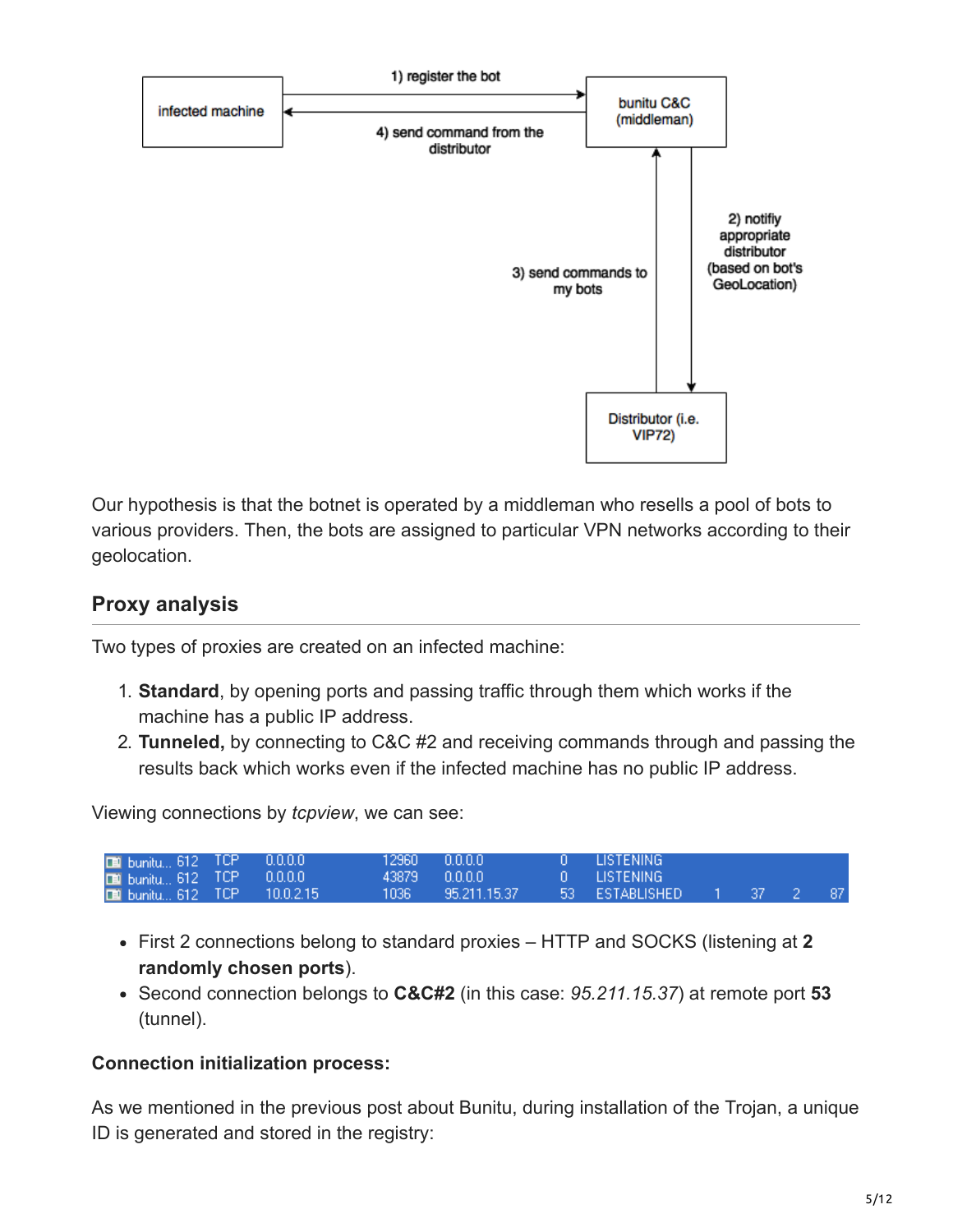| <b>B</b> Registry Editor                                                                                                                                                                                                                                                                                                                                                                                                                                                                                         |                                                                                                                                        |                                                                                        |                                                                                                                                                                                                          |
|------------------------------------------------------------------------------------------------------------------------------------------------------------------------------------------------------------------------------------------------------------------------------------------------------------------------------------------------------------------------------------------------------------------------------------------------------------------------------------------------------------------|----------------------------------------------------------------------------------------------------------------------------------------|----------------------------------------------------------------------------------------|----------------------------------------------------------------------------------------------------------------------------------------------------------------------------------------------------------|
| File Edit View Favorites Help                                                                                                                                                                                                                                                                                                                                                                                                                                                                                    |                                                                                                                                        |                                                                                        |                                                                                                                                                                                                          |
| E- <b>M</b> Tracing<br>ㅅ                                                                                                                                                                                                                                                                                                                                                                                                                                                                                         | Name                                                                                                                                   | Type                                                                                   | Data                                                                                                                                                                                                     |
| Type 1 Installer<br>Ŧ<br>Userinstallable.driver<br>Windows<br><b>E</b> - <b>M</b> Winlogon<br>Credentials<br>GPExtensions<br>œ<br><b>E-M</b> Notify<br>crypt32chain<br>cryptnet<br>cscdll<br>ScCertProp<br>Schedule<br>sclantfy<br>SensLogn<br>termsrv<br>wlballoon<br>strivnfucvu<br>SpecialAccounts<br>œ<br><b>WOW</b><br>Œ.<br><b>WPAEvents</b><br>Windows Script Host<br>Ŧ<br>Windows Scripting Host<br>WZCSVC<br>田<br>Mozilla<br>⊞<br>mozilla.org<br>œ.<br>ODBC<br>口器<br>∢<br>$\rightarrow$<br><b>TITLE</b> | en](Default)<br><b>BU</b> Asynchronous<br>ab]DllName<br><b>BU</b> Impersonate<br><b>RU</b> MaxWait<br>ab]Startup<br><b>RU</b> zinkraxx | REG_SZ<br>REG_DWORD<br>REG_EXPAND_SZ<br>REG_DWORD<br>REG_DWORD<br>REG_SZ<br>REG_BINARY | (value not set)<br>0x00000001(1)<br>C:\Documents and Settings\tester\Local Settings\Application Data\ynfucvu.dll<br>$0 \times 000000001(1)$<br>0x00000001(1)<br>ynfucvu<br>f6 1b 70 67 d6 6f c0 9d ad df |
| My Computer\HKEY_LOCAL_MACHINE\SOFTWARE\Microsoft\Windows NT\CurrentVersion\Winlogon\Notify\ynfucvu                                                                                                                                                                                                                                                                                                                                                                                                              |                                                                                                                                        |                                                                                        |                                                                                                                                                                                                          |

This is an important value sent to the C&Cs and used to identify the particular bot (bot ID). It occurs in each and every packet exchanged between the bot and C&C, often in its truncated version containing only the first 4 byes, i.e.**: fb 1b 70 67** for the above case.

In short, presence of the relevant key in the packet can be used as proof that the packet belongs to the Bunitu protocol.

#### **Standard proxy registration (packet sent to C&C#1):**

|        | 49 387.58834600 infected machine IP |     |     |     |    |    |    |      |       |     |          |        |                         |        | 130.185.108.130     |                                                 | <b>TCP</b> | 76 57296 > domain [SYN |  |  |
|--------|-------------------------------------|-----|-----|-----|----|----|----|------|-------|-----|----------|--------|-------------------------|--------|---------------------|-------------------------------------------------|------------|------------------------|--|--|
|        | 50 387.6766300(130.185.108.130      |     |     |     |    |    |    |      |       |     |          |        |                         |        | infected machine IP |                                                 | <b>TCP</b> | 76 domain > 57296 [SYN |  |  |
|        | 51 387.6766870(infected machine IP  |     |     |     |    |    |    |      |       |     |          |        |                         |        | 130.185.108.130     |                                                 | <b>TCP</b> | 68 57296 > domain [ACK |  |  |
|        | 52 387.6780990(infected machine IP  |     |     |     |    |    |    |      |       |     |          |        |                         |        | 130.185.108.130     |                                                 | DNS        | 112 [Malformed Packet] |  |  |
|        |                                     |     |     |     |    |    |    |      |       |     |          |        |                         |        |                     |                                                 |            |                        |  |  |
|        | TCP segment data (39 bytes)         |     |     |     |    |    |    |      |       |     |          |        |                         |        |                     |                                                 |            |                        |  |  |
| $+$    | [Malformed Packet: DNS]             |     |     |     |    |    |    |      |       |     |          |        |                         |        |                     |                                                 |            |                        |  |  |
| $^{+}$ | 「Malformed Packet: DNS]             |     |     |     |    |    |    |      |       |     |          |        |                         |        |                     |                                                 |            |                        |  |  |
|        |                                     |     |     |     |    |    |    |      |       |     |          |        |                         |        |                     |                                                 |            |                        |  |  |
| 0000   | ററ<br>04                            | 02. | 00. | 00. | 00 | OO | 00 | 00.  | 00    | 00. | ററ       | ററ     | 00                      | O8 OO  |                     |                                                 |            |                        |  |  |
| 0010   | 45 00 00 60 le 84 40 00             |     |     |     |    |    |    |      |       |     |          |        | 40 06 cd 6e 6d f3 f1 76 |        |                     | $E$ @. @nmv                                     |            |                        |  |  |
| 0020   | 82 b9 6c 82 df d0 00 35             |     |     |     |    |    |    |      |       |     |          |        | 24 49 75 9f 95 1a fd 4f |        |                     | l5 \$IuO                                        |            |                        |  |  |
| 0030   | 80 18 00 e5 e9 a6 00 00             |     |     |     |    |    |    |      | 01 01 |     |          |        | 08 0a 00 09 6b 33       |        |                     | .   k3                                          |            |                        |  |  |
| 0040   | <u>8b c7 b8 b7 00 01 01 00</u>      |     |     |     |    |    |    | 00   |       | രര  | -00.     | -00.   | -00-                    | -00-00 |                     | . <mark>.</mark> .                              |            |                        |  |  |
| 0050   | 67 ab a0 32 05 00 3a 02             |     |     |     |    |    |    | $+6$ |       |     | 67       | -d6    | 6t c0 9d                |        |                     | $q_{+1}, 2, \ldots, q_{1}, q_{2}, q_{3}, q_{4}$ |            |                        |  |  |
| 0060   | ad dt 00 00 00 00 00 00             |     |     |     |    |    |    | 8d   |       |     | 10 00 00 | -00-00 |                         | 00 00  |                     | .                                               |            |                        |  |  |

Details: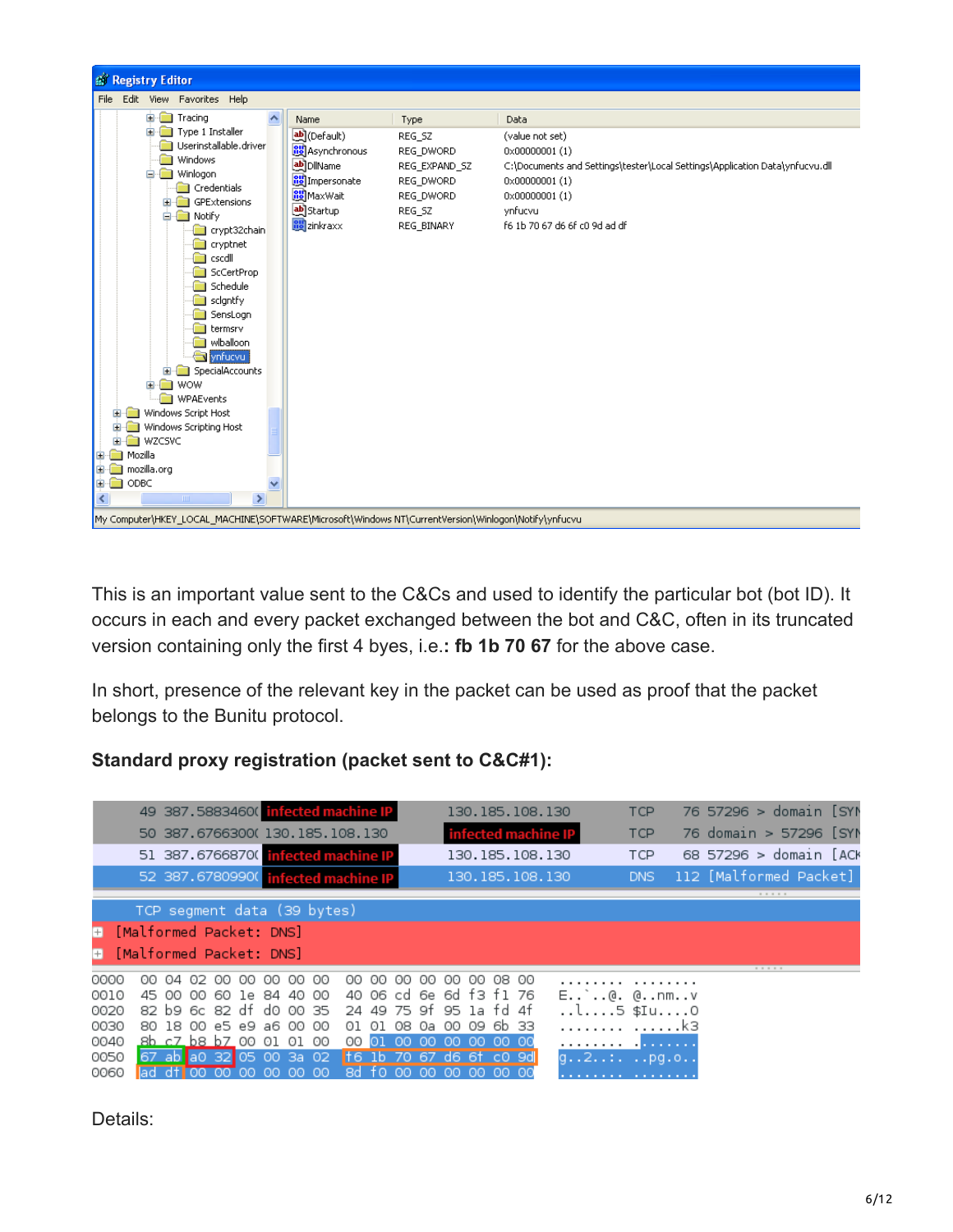```
00 01 01 00 00 01 00 00 00 00 00 00 = header (hard coded)
67 ab = socks proxy port (little endian -> 0xab67 = 43879)
a0 32 = http proxy port (little endian -> 0x32ab = 12971)
05 00 = hard coded value
3a = minutes since last reboot
02 = hours since last reboot
fb 1b 70 67 d6 6f c0 9d ad df = bot ID
8d f0 = hard coded unique to each \equiv version\bf{m} of the malware
```
#### **Tunneling proxy registration (packet sent to C&C#2):**

|      | 71 472.6854980( infected machine IP                  | 95.211.15.37            | TCP 76 56382 > domain [SYN] Seq=0 Win=292 |
|------|------------------------------------------------------|-------------------------|-------------------------------------------|
|      | 72 472.7459910(95.211.15.37                          | infected machine IP     | TCP 76 domain > 56382 [SYN, ACK] Seq=0 Ac |
|      | 73 472.7460410( infected machine IP                  | 95.211.15.37            | TCP 68 56382 > domain [ACK] Seq=1 Ack=1 W |
|      | 74 472.7468350( infected machine IP                  | 95.211.15.37            | TCP 82 [TCP segment of a reassembled PDU] |
|      | TCP segment data (14 bytes)                          |                         |                                           |
| 0000 | 00 04 02 00 00 00 00 00                              | 00 00 00 00 00 00 08 00 | <br>.                                     |
| 0010 | 45 00 00 42 54 ed 40 00 40 06 17 67 6d f3 f1 76      |                         | EBT.@. @gmv                               |
|      | 0020 5f d3 Of 25 dc 3e 00 35 9c 63 ea de 82 67 22 41 |                         | $$ %.>.5.cg"A                             |
|      | 0030 80 18 00 e5 fb 7c 00 00 01 01 08 0a 00 09 be 46 |                         | .   F                                     |
|      | 0040 71 93 47 0c 0e 00 f6 1b 70 67 d6 6f c0 9d 21 04 |                         | $q. G. \ldots$ pg.o!.                     |
| 0050 | 00 00                                                |                         |                                           |

#### Details:

```
0e 00 = Length of the message (little endian) -> 0x00e0 -> 14
fb 1b 70 67 d6 6f c0 9d = bot ID, truncated (without last WORD)
21 04 00 00 = command (0x0421) "start the proxy"
```
#### **Communication models: standard proxy vs tunnel:**

**C&C#1** is used to register standard proxies when the clients have a public IP address.

To keep the connection with C&C#1, the client periodically sends the above registration packet. Due to the fact that the infected machine has a public IP, the role of the C&C is simple: To make sure that the bot is ready to receive commands.

To emulate the bot's behavior, we have implemented the following script: **[cnc1\\_test.py](https://github.com/hasherezade/bunitu_tests/blob/master/cnc1_test.py)**. The server is just used to receive data from the client, and does not send any special response back and that's why it is not possible to verify whether the given host is a Bunitu C&C#1.

**C&C#2** (tunnel) is used when the clients don't have a public IP

Communication with the tunnel and keeping the connection alive is more complex, as it involves a custom protocol. In this case, the server plays an active and important role: Its responses can be used to test whether a particular host is a Bunitu C&C#2. For such a verification, we have created following script: **[cnc2\\_test.py](https://github.com/hasherezade/bunitu_tests/blob/master/cnc1_test.py)**

After receiving the registration packet, C&C#2 tests the bot by asking it to execute a DNS query: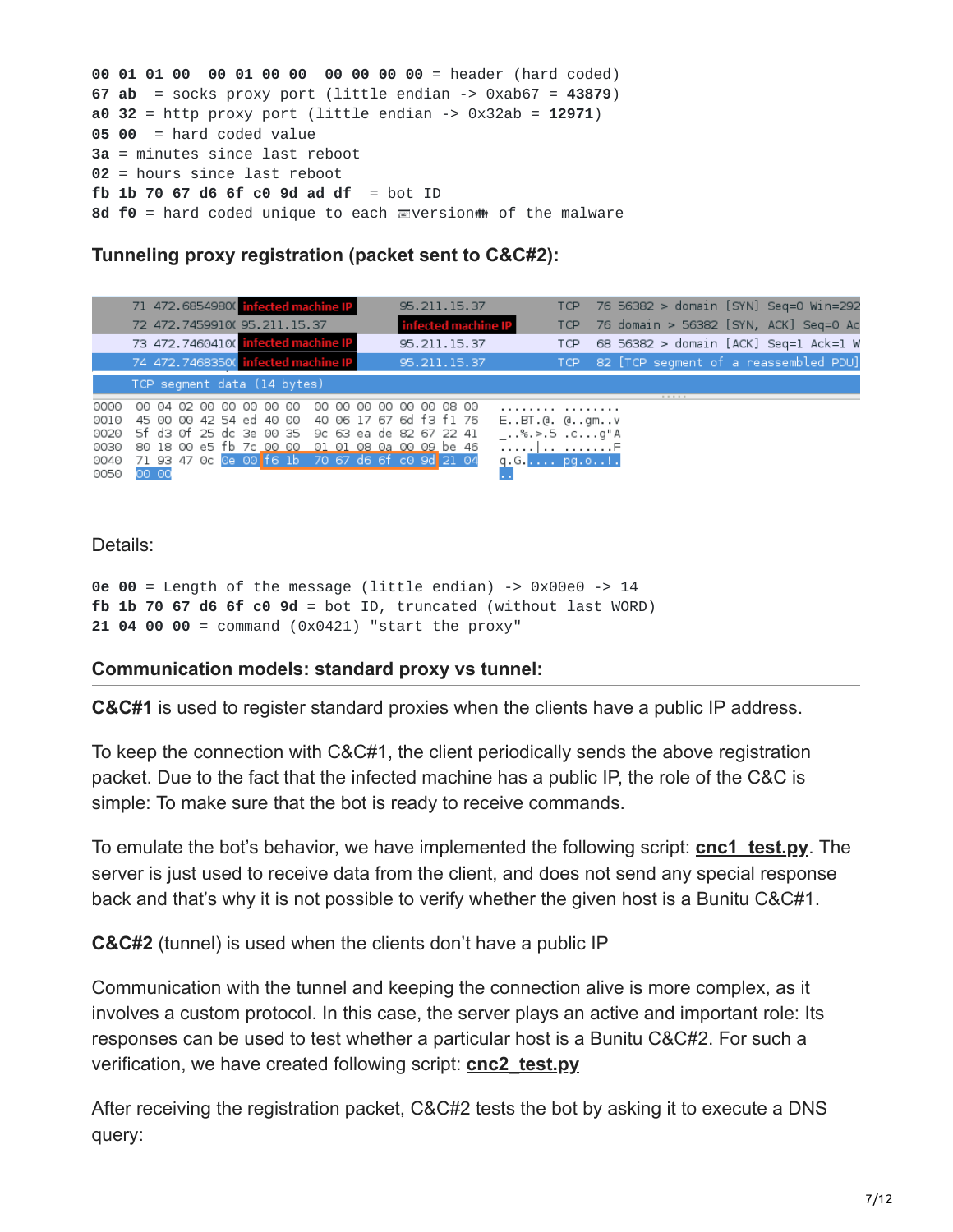- 1. C&C#2 (IP: *95.211.178.145*) sends a command to test the connection by querying *google.com*
- 2. The bot executes the request by making the DNS query and then testing the connection with the queried IP *216.58.209.70* that belongs to *google.com*
- 3. The bot reports success (or failure) to C&C#2 (IP: *95.211.178.145*)
- 4. C&C#2 confirms receiving the report

|       | 77 799.759486000        | 95.211.15.37                  | infected machine IP<br>TCP 1118 [TCP segment of a reassembled PDU]                      |
|-------|-------------------------|-------------------------------|-----------------------------------------------------------------------------------------|
|       | 78 799.759557000        | infected machine IP           | 68 49643 > domain [ACK] Seq=15 Ack=51 Win=29312 Ler<br>95.211.15.37<br>TCP              |
|       | 79 799.763614000        | infected machine IP           | 72 Standard query 0xb289 A google.com<br>89.108.202.21<br>DNS 2I                        |
|       | 80 799.801820000        | 89.108.202.21                 | infected machine IP<br>88 Standard query response 0xb289 A 216.58.209.78<br><b>DNS</b>  |
|       | 81 799.803705000        | infected machine IP           | 76 43396 > http [SYN] Seq=0 Win=29200 Len=0 MSS=14<br>216.58.209.78<br><b>TCP</b>       |
|       | 82 799.843613000        | 216.58.209.78                 | infected machine IP<br>76 http > 43396 [SYN, ACK] Seq=0 Ack=1 Win=42540 L<br><b>TCP</b> |
|       | 83 799.843698000        | infected machine IP           | 68 43396 > http [ACK] Seq=1 Ack=1 Win=29312 Len=0<br>216.58.209.78<br><b>TCP</b>        |
|       | 84 799.845141000        | infected machine IP           | TCP 3 105 [TCP segment of a reassembled PDU]<br>95.211.15.37                            |
|       | 85 799.983446000        | 95.211.15.37                  | TCP 4 105 [TCP seqment of a reassembled PDU]<br>infected machine I                      |
|       |                         | TCP segment data (50 bytes)   |                                                                                         |
| 10000 | 00.<br>ററ               | 02 00 00 00 00 00<br>00<br>ററ | <br>00 00 00 08 00<br>ററ                                                                |
| 0010  | 45 00 00 66 6e 02 40 00 |                               | .<br>37 06 ec 21 5f d3 0f 25<br>E., fm.@. 7!%                                           |
| 0020  | a4 7f d5 f6 00 35 cl eb | 20 cd                         | 89<br>7a 22 00 lc<br>5 Nz"<br>4e                                                        |
| 0030  | 80 18 04 11 09 f7 00 00 |                               | 01 01 08 0a 89 f0 4e 2b<br>. N+                                                         |
| 10040 | 00 15 5d a9 2e 00 00 00 |                               | 16 1b 70 67 00 00 00 00                                                                 |
| 0050  | 00 00 00 00 00 00 00 00 |                               | 01 00 00 01 00 00<br>-00-00<br>.                                                        |
| 10060 |                         |                               | 00 00 00 00 4c 16 23 3c 01 67 6t 6t 67 6c 65 2e<br>L.#< .google.                        |
| 0070  | 63 6f 6d 00 50 00       |                               | com.P.                                                                                  |

Packets exchanged between C&C#2 (blue) and bot (red) during this test:

| 00000000                |                         | $2e$ 00 00 00 56 1a 8a ba 00 00 00 00 00 00 00 00 V                                      |        |
|-------------------------|-------------------------|------------------------------------------------------------------------------------------|--------|
| 00000010                |                         |                                                                                          |        |
|                         |                         | 00000020 e4 ba ca 39 01 67 6f 6f 67 6c 65 2e 63 6f 6d 00  9. goo gle.com.                |        |
| 00000030                | 50 00                   |                                                                                          |        |
|                         |                         |                                                                                          |        |
|                         |                         | 0000001E   00   00   00   00   01   00   02   01   00   00   00   00   7c   1b   00   00 |        |
| 0000002E e4 ba ca 39 01 |                         |                                                                                          | 1.19.1 |
|                         |                         | 00000032 21 00 00 00 56 1a 8a ba 00 00 00 00 00 00 00 00 00 !V                           |        |
|                         |                         | 00000042 00 00 00 00 04 00 02 00 00 00 00 00 00 7c 1b 00 00                              |        |
|                         | 00000052 00 00 00 00 01 |                                                                                          |        |

Every packet exchanged between C&C#2 and a bot is prompted by a DWORD containing the length of the data that follows it (little endian). After that, there is the bot ID (truncated to first 4 bytes).

The **6-th DWORD** *(marked red)* packet can have the following meanings:

- **01 00 00 01**: "test the given domain"
- **01 00 02 01**: "bot reporting: domain tested"
- **04 00 02 00**: "report accepted"

The **8-th DWORD** *(marked purple)* is the socket number via which the bot performed a request (to *google*)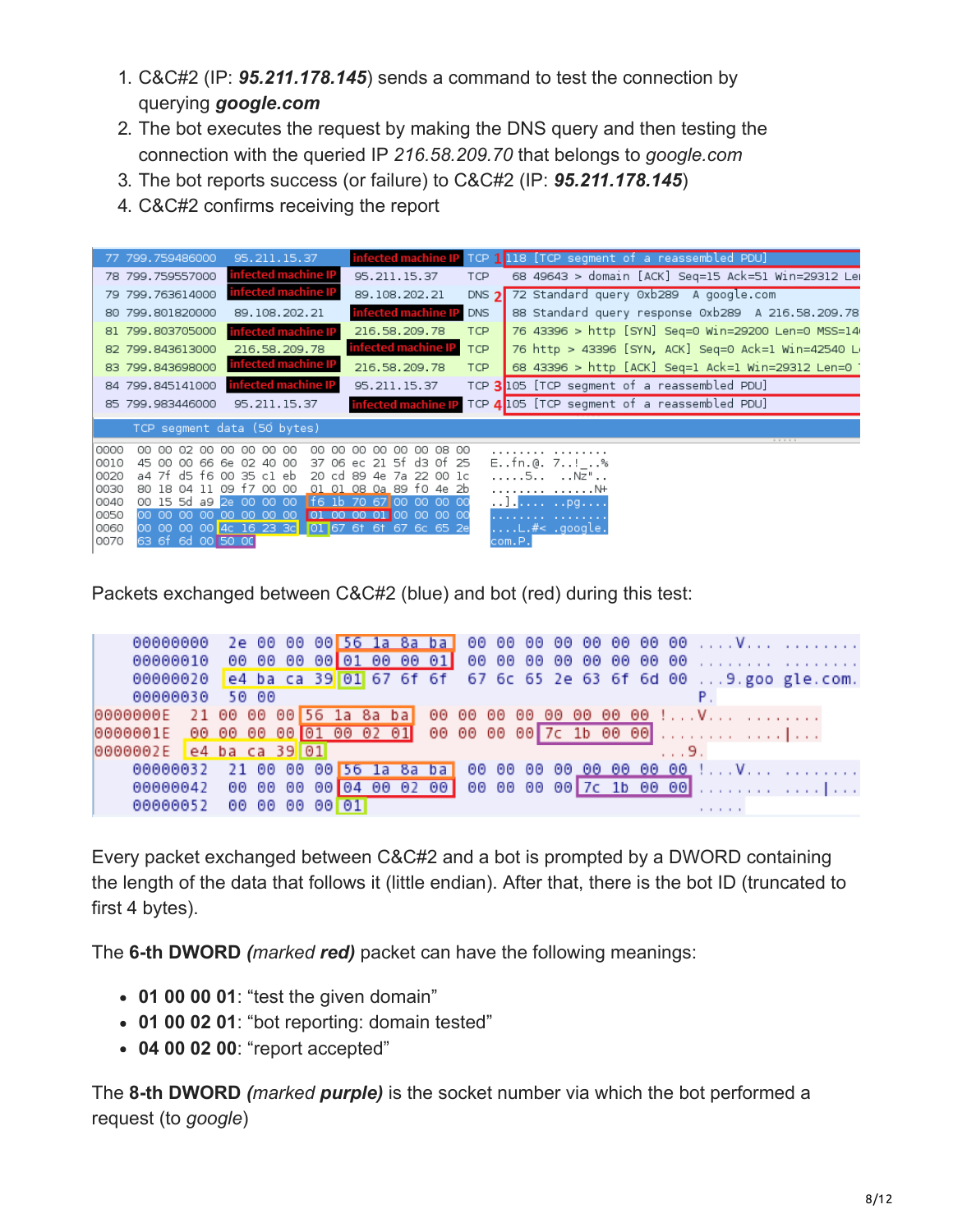The **9-th DWORD** *(marked yellow)* is a unique value generated by the C&C#2

The bot tests the connection with *google*, and then builds the response for the C&C#2 (based on the request and changing the appropriate fields):

| 10001B9B<br>10001B9E | PUSH DWORD PTR SS: [EBP-4]<br>DWORD PTR DS: [100098E8]<br>n           | socket<br>US2_32.connect   |
|----------------------|-----------------------------------------------------------------------|----------------------------|
| 10001BA4             | <b>CMP</b><br>$EAX, -1$                                               |                            |
| 10001BA7             | SHORT kspweaj.10001BC5                                                |                            |
| 10001BA9             | BYTE PTR DS: [EDI+24], 3<br>MOU                                       |                            |
| 10001BAD             | DWORD PTR DS: [EDI], 21<br>MOU                                        |                            |
| 10001BB3             | <b>PUSH 25</b>                                                        |                            |
| 10001BB5             | PUSH EDI                                                              |                            |
| 10001BB6             | PUSH DWORD PTR SS: [EBP-20]                                           |                            |
| 10001BB9             | kspweaj.100014AB<br>CALL.                                             |                            |
| 10001BBE             | kspweaj.10001C73                                                      |                            |
| 10001BC3             | SHORT kspweaj.10001C11<br>m                                           |                            |
| 10001BC5             | MOU<br>ECX, DWORD PTR SS: [EBP-4]                                     |                            |
| 10001BC8             | DWORD PTR DS:[EDI+1C],ECX<br>MOU                                      | $ECX = 0000013C$ (socket)  |
| 10001BCB             | BYTE PTR DS: [EDI+24] 1<br>MOU .                                      |                            |
| 10001BCF             | BYTE PTR DS: [EDI+16] 2<br>MOV                                        |                            |
| 10001BD3             | DWORD PTR DS: [EDI] 21<br>MOU                                         | $response$ length = $0x21$ |
| 10001BD9             | PUSH 25                                                               |                            |
| 10001BDB             |                                                                       | <b>001FAD08</b>            |
| 10001BDC<br>10001BDF | PUSH DWORD PTR SS: [EBP-20]<br><b>CALL</b>                            |                            |
| 10001BE4             | kspweaj.100014AB<br><b>PUSH EDI</b>                                   | send                       |
|                      |                                                                       |                            |
|                      | 100014AB=kspweaj.100014AB                                             |                            |
| Address              | $\sqrt{\frac{1}{2}}$ CII<br>Hex dump                                  |                            |
| 1FAD08               | 121<br>ᆜᅙ<br>ØЙ<br>00<br>00<br>83<br>CF.<br>ā<br>D9<br>FF             |                            |
| 001FAD10 00          | 00<br>00<br>00<br>00<br>øø<br>00<br>ØØ                                |                            |
| 001FAD18             | 00<br>00<br>00<br>00<br>00<br>01<br>02<br>01<br>0.80                  |                            |
| 001FAD20             | Q <sub>1</sub><br>00<br>00<br>00<br><b>3C</b><br>00<br>ØЙ<br>00<br><Θ |                            |
| 001FAD28 AC          | 46 3D<br>-87<br>01 67 6F<br>6F<br>CcF=0goo                            |                            |
| 001FAD30             | 67 60 65 2E 63 6F 6D 00 gle.com.                                      |                            |
|                      | 001FAD38 50 00 00 00 00 00 00 00 00 P                                 |                            |

**Tunneling communication process for the client**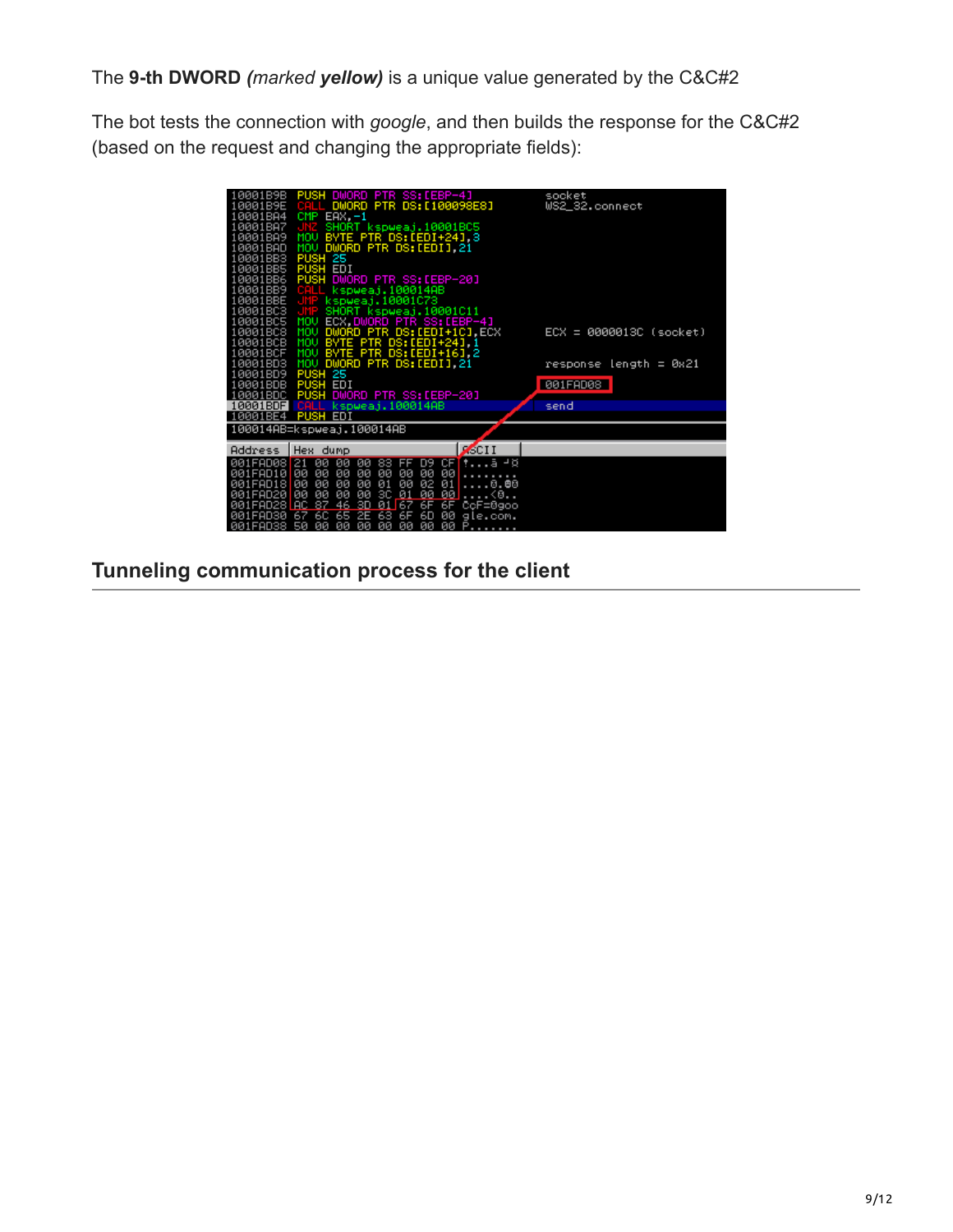

Bunitu proxy communication schema (simplified)



### **REQUEST (C&C#2 to bot)**

The tunneled C&C receives the requests from the connected clients. It wraps them in the internal protocol and sends them to an infected machine.

- 1. C&C#2 (IP: *95.211.178.145*) gives an order to make a particular request (demanded by the proxy user)
- 2. The bot performs the request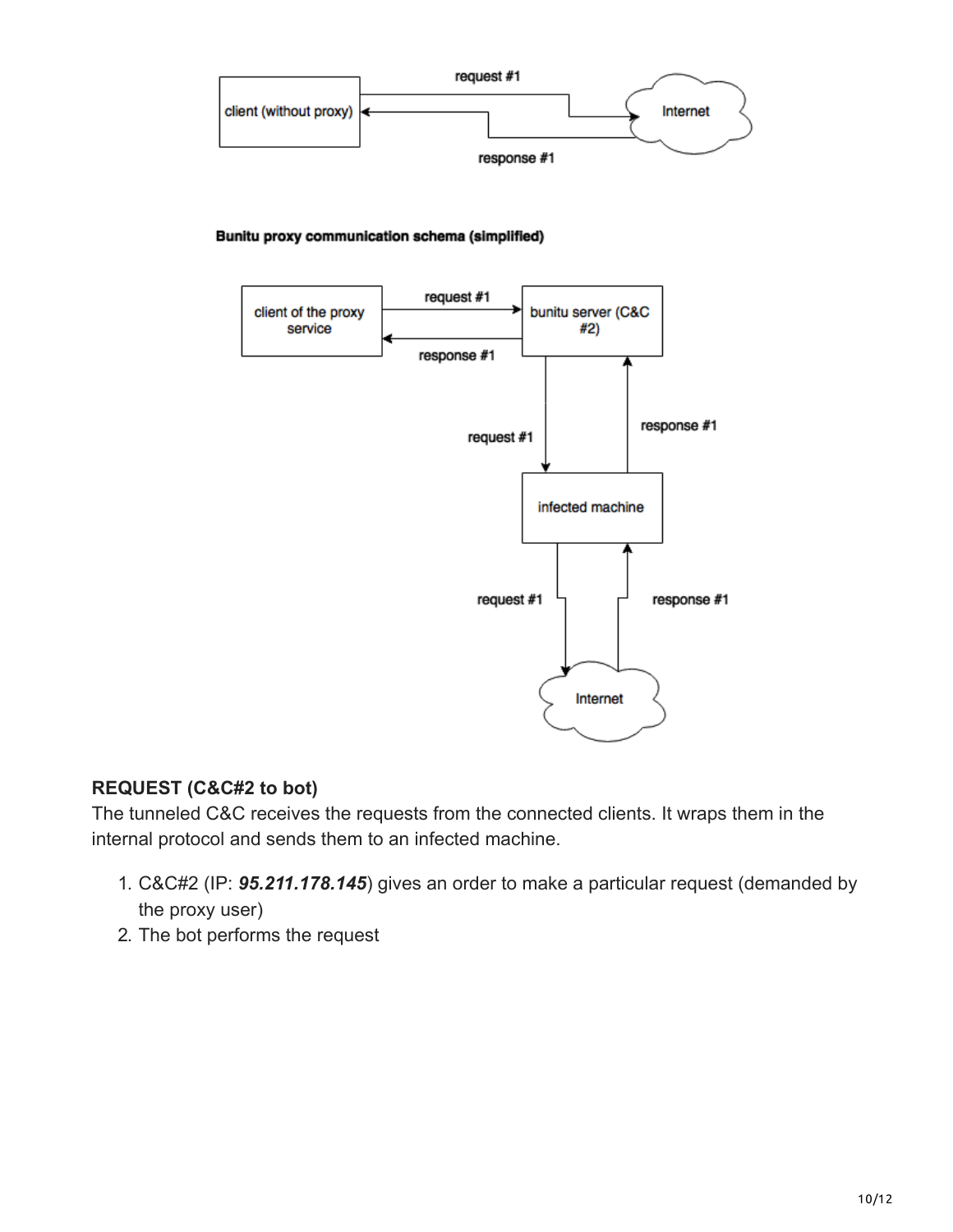|              | 46001 14604.793308 95.211.178.145 1    |  |  |                                                                   |                          |     | infected machine IP |                     | <b>TCP</b>  |                                        | 1167 [TCP segment of a reassembled PDU]   |  |  |  |   |  |
|--------------|----------------------------------------|--|--|-------------------------------------------------------------------|--------------------------|-----|---------------------|---------------------|-------------|----------------------------------------|-------------------------------------------|--|--|--|---|--|
|              | 46002 14604.793928 infected machine IP |  |  |                                                                   |                          |     | 2 178.21.154.49     |                     | <b>HTTP</b> |                                        | 1119 GET / 1437584680576/rexdot.js?l=908  |  |  |  |   |  |
|              | 46003 14604.80734(91.103.137.65        |  |  |                                                                   |                          |     | infected machine IP |                     | <b>HTTP</b> |                                        | 1459 HTTP/1.1 200 OK (april ication/javas |  |  |  |   |  |
|              | 46004 14604.80737: infected machine IP |  |  |                                                                   |                          |     | 91.103.137.65       |                     | <b>TCP</b>  |                                        | 68 52721 > http [ACK] Seg=8147 Ack=577    |  |  |  |   |  |
|              | 46005 14604.807835 infected machine IP |  |  |                                                                   |                          |     | 95.211.178.145      |                     | <b>DNS</b>  |                                        | 1464 Dynamic update responte 0x7931 Name  |  |  |  |   |  |
|              | 46006 14604.807869 infected machine IP |  |  |                                                                   |                          |     | 95.211.178.145      |                     | TCP         |                                        | 100 [TCP segment of a reassembled PDU]    |  |  |  |   |  |
|              | 46007 14604.851579 95.211.178.145      |  |  |                                                                   |                          |     |                     | infected machine IP | <b>TCP</b>  |                                        | 1464 [TCP segment of a reassembled PDU]   |  |  |  |   |  |
|              | 46008 14604.85161(95.211.178.145       |  |  |                                                                   |                          |     |                     | infected machine IP | <b>TCP</b>  |                                        | 672 [TCP segment of a reass mbled PDU]    |  |  |  |   |  |
|              | 46009 14604.85166( infected machine IP |  |  |                                                                   |                          |     | 95.211.178.145      |                     | <b>TCP</b>  |                                        | 68 46309 > domain [ACK] Sed=6971932 Ao    |  |  |  |   |  |
|              |                                        |  |  |                                                                   |                          |     |                     |                     |             |                                        |                                           |  |  |  |   |  |
|              | TCP segment data (1099 bytes)          |  |  |                                                                   |                          |     |                     |                     |             |                                        |                                           |  |  |  |   |  |
|              |                                        |  |  |                                                                   |                          |     |                     |                     |             |                                        |                                           |  |  |  | . |  |
| 0040         | 00 63 f9 0e 47 04 00 00                |  |  |                                                                   | fd e0 43 fd  00 00 00 00 |     |                     |                     |             | .c. .G. <mark>.</mark>                 |                                           |  |  |  |   |  |
| 0050         | infected m. IP 4b 66 05 00             |  |  |                                                                   | 03 02 02 02 50 0a 00 00  |     |                     |                     |             | mKf P                                  |                                           |  |  |  |   |  |
| 0060         |                                        |  |  | 09 00 00 d0 43 00 00                                              | 47 45 54 20 21 51 31 34  |     |                     |                     |             | 「C GET / 14                            |                                           |  |  |  |   |  |
| 0070<br>0080 | 133<br>l6f.<br>74                      |  |  | 37 35 38 34 36 38 30<br>2e 6a 73 3f 6c 3d 39 30 26 69 64 3d 30 69 | 35 37                    |     | 36 2f 72 65 78 64   |                     |             | 37584680 576/rexd<br>ot.js?l= 90&id=0i |                                           |  |  |  |   |  |
| 0090         |                                        |  |  | 67 49 75 63 59 6f 77                                              | 48 78 62 52 5a 48 67 5a  |     |                     |                     |             | TaIucYow HxbRZHaZ                      |                                           |  |  |  |   |  |
| 00a0         | <b>ISS</b>                             |  |  | 74 48 65 55 55 50 5f                                              | 66 46 5a 43 4d 63 63 50  |     |                     |                     |             | UtHeUUP fFZCMccP                       |                                           |  |  |  |   |  |
| oobo         | l5a.                                   |  |  | 6d 74 61 34 35 4f 2e                                              | 62 2e 38 37 26 65 74 3d  |     |                     |                     |             | Zmta450. b.87&et=                      |                                           |  |  |  |   |  |
| 00c0         | 76 69 65 77 26 68 73 72                |  |  |                                                                   | 63 3d 31 26 65 78 74 72  |     |                     |                     |             | view&hsr c=l&extr                      |                                           |  |  |  |   |  |
| 00d0         | <b>61</b>                              |  |  | 3d 26 66 72 3d 31 26                                              | 74 7a 3d                 | -2d | 31 32 30 26         |                     |             | a=&fr=1& tz=-120&                      |                                           |  |  |  |   |  |
|              |                                        |  |  |                                                                   |                          |     |                     |                     |             |                                        |                                           |  |  |  |   |  |

#### **RESPONSE (bot to C&C#2)**

The infected machine carries out the requested operations and its IP address is visible from the outside. After fetching the results, it packs them in the internal protocol and sends them back to the C&C (tunnel).

- 1. The bot gets the response from the appropriate server
- 2. The bot passes the response to C&C#2 (IP: *95.211.178.145*), wrapped in the internal protocol and then C&C#2 passes it to the proxy user

|                              | 46002 14604.793928 infected machine IP |  |  |  |  |  | 178.21.154.49 |                                 | HTTP 1119 GET / 1437584680576/rexdot.js?l=90&id=0iTgIucYo |                                               |  |  |                                       |  |  |  |                                                       |  |
|------------------------------|----------------------------------------|--|--|--|--|--|---------------|---------------------------------|-----------------------------------------------------------|-----------------------------------------------|--|--|---------------------------------------|--|--|--|-------------------------------------------------------|--|
|                              | 46003 14604.80734(91.103.137.65        |  |  |  |  |  |               | infected machine IP             | <b>HTTP</b>                                               | 1459 HTTP/1.1 200 OK (application/javascript) |  |  |                                       |  |  |  |                                                       |  |
|                              | 46004 14604.80737: infected machine IP |  |  |  |  |  | 91.103.137.65 |                                 | <b>TCP</b>                                                |                                               |  |  |                                       |  |  |  | 68 52721 > http [ACK] Ses:=8147 Ack=5775 Win=47360    |  |
|                              | 46005 14604.807835 infected machine IP |  |  |  |  |  |               | 95.211.178.145                  | <b>DNS</b>                                                |                                               |  |  |                                       |  |  |  | 1464 Dynamic update respon ie 0x7931 Name exists[Malf |  |
|                              | 46006 14604.807869 infected machine IP |  |  |  |  |  |               | 95.211.178.145                  | TCP                                                       |                                               |  |  | 100 [TCP segment of a reasembled PDU] |  |  |  |                                                       |  |
|                              |                                        |  |  |  |  |  |               |                                 |                                                           |                                               |  |  |                                       |  |  |  |                                                       |  |
| 0000                         | 00 04 02 00 00 00 00 00                |  |  |  |  |  |               | 00 00 00 00 00 00 08 00         |                                                           |                                               |  |  |                                       |  |  |  |                                                       |  |
| 0010                         | 45 00 05 a8 35 a0 40 00                |  |  |  |  |  |               | 40 06 dl 88 6d f3 ad cf         | $E5.0.0$ m                                                |                                               |  |  |                                       |  |  |  |                                                       |  |
| 0020                         | 5f d3 b2 91 b4 e5 00 35                |  |  |  |  |  |               | b6 e0 dc 62 66 49 15 e5         | $\_, \ldots \_5 \ldots$ bfI                               |                                               |  |  |                                       |  |  |  |                                                       |  |
| 0030                         | 80 10 05 a4 7f 5f 00 00                |  |  |  |  |  |               | <u>01 01 08 0a </u> 00 63 f9 4d |                                                           |                                               |  |  |                                       |  |  |  |                                                       |  |
| 0040                         | e2 03 de 99 90 05 00 00                |  |  |  |  |  |               | fd e0 43 fd 00 00 00 00         | . <mark>. C.</mark>                                       |                                               |  |  |                                       |  |  |  |                                                       |  |
| 0050                         | $infected m$ . IP 4b 66 05 00          |  |  |  |  |  |               | 03 02 02 02 58 05 00 00         | mKf . <u>X</u>                                            |                                               |  |  |                                       |  |  |  |                                                       |  |
| 0060                         | cc 06 00 00 d0 43 00 00                |  |  |  |  |  |               | 01 48 54 54 50 2† 31 2e         | <u>CFIITP/1.</u>                                          |                                               |  |  |                                       |  |  |  |                                                       |  |
| 0070                         | 31 20 32 30 30 20 4T 4D                |  |  |  |  |  |               | 0d 0a 43 61 63 68 65 2d         | 1 200 OK . Cache-                                         |                                               |  |  |                                       |  |  |  |                                                       |  |
| 0080                         | 43 6f 6e 74 72 6f 6c 3a                |  |  |  |  |  |               | 20 6e 6f 2d 63 61 63 68         | Control: no-cach                                          |                                               |  |  |                                       |  |  |  |                                                       |  |
| 0090                         | 65 2c 20 6e 6f 2d 73 74                |  |  |  |  |  |               | 6f 72 65 0d 0a 50 72 61         | e, no-st orePra                                           |                                               |  |  |                                       |  |  |  |                                                       |  |
| 00a0                         | 67 6d 61 3a 20 6e 6f 2d                |  |  |  |  |  |               | 63 61 63 68 65 0d 0a 43         | gma: no- cacheC                                           |                                               |  |  |                                       |  |  |  |                                                       |  |
| oobo                         | 6f 6e 74 65 6e 74 2d 54                |  |  |  |  |  |               | 79 70 65 3a 20 61 70 70         | ontent-T ype: app                                         |                                               |  |  |                                       |  |  |  |                                                       |  |
| 00c0                         | 6c 69 63 61 74 69 6f 6e                |  |  |  |  |  |               | 2f 6a 61 76 61 73 63 72         | lication /javascr                                         |                                               |  |  |                                       |  |  |  |                                                       |  |
| 00d0                         | 69 70 74 3b 20 63 68 61                |  |  |  |  |  |               | 72 73 65 74 3d 75 74 66         | ipt; cha rset=utf                                         |                                               |  |  |                                       |  |  |  |                                                       |  |
| 00e0                         | 2d 38 0d 0a 43 6f 6e 74                |  |  |  |  |  |               | 65 6e 74 2d 45 6e 63 6f         | -8Cont ent-Enco                                           |                                               |  |  |                                       |  |  |  |                                                       |  |
| oof⊙                         | 64 69 6e 67 3a 20 67 7a                |  |  |  |  |  |               | 69 70 0d 0a 45 78 70 69         | ding: gz ipExpi                                           |                                               |  |  |                                       |  |  |  |                                                       |  |
| 0100                         | 72 65 73 3a 20 2d 31 0d                |  |  |  |  |  |               | 0a 56 61 72 79 3a 20 41         | res: -l. .Vary: A                                         |                                               |  |  |                                       |  |  |  |                                                       |  |
| 0110                         | 63 63 65 70 74 2d 45 6e                |  |  |  |  |  |               | 63 6f 64 69 6e 67 0d 0a         | ccept-En coding                                           |                                               |  |  |                                       |  |  |  |                                                       |  |
| 0120                         | 50 33 50 3a 20 43 50 3d                |  |  |  |  |  |               | 22 42 55 53 20 43 55 52         | P3P: CP= "BUS CUR                                         |                                               |  |  |                                       |  |  |  |                                                       |  |
| 0130 20 43 4f 4e 6f 20 46 49 |                                        |  |  |  |  |  |               | 4e 20 49 56 44 6f 20 4f         | CONo FI N IVDo O                                          |                                               |  |  |                                       |  |  |  |                                                       |  |

During the communication process, C&C#2 may request the bot to connect to additional IPs.

Here is a command from C&C#2 instructing the bot to connect to a new IP and setup the tunnel SOCKS proxy: